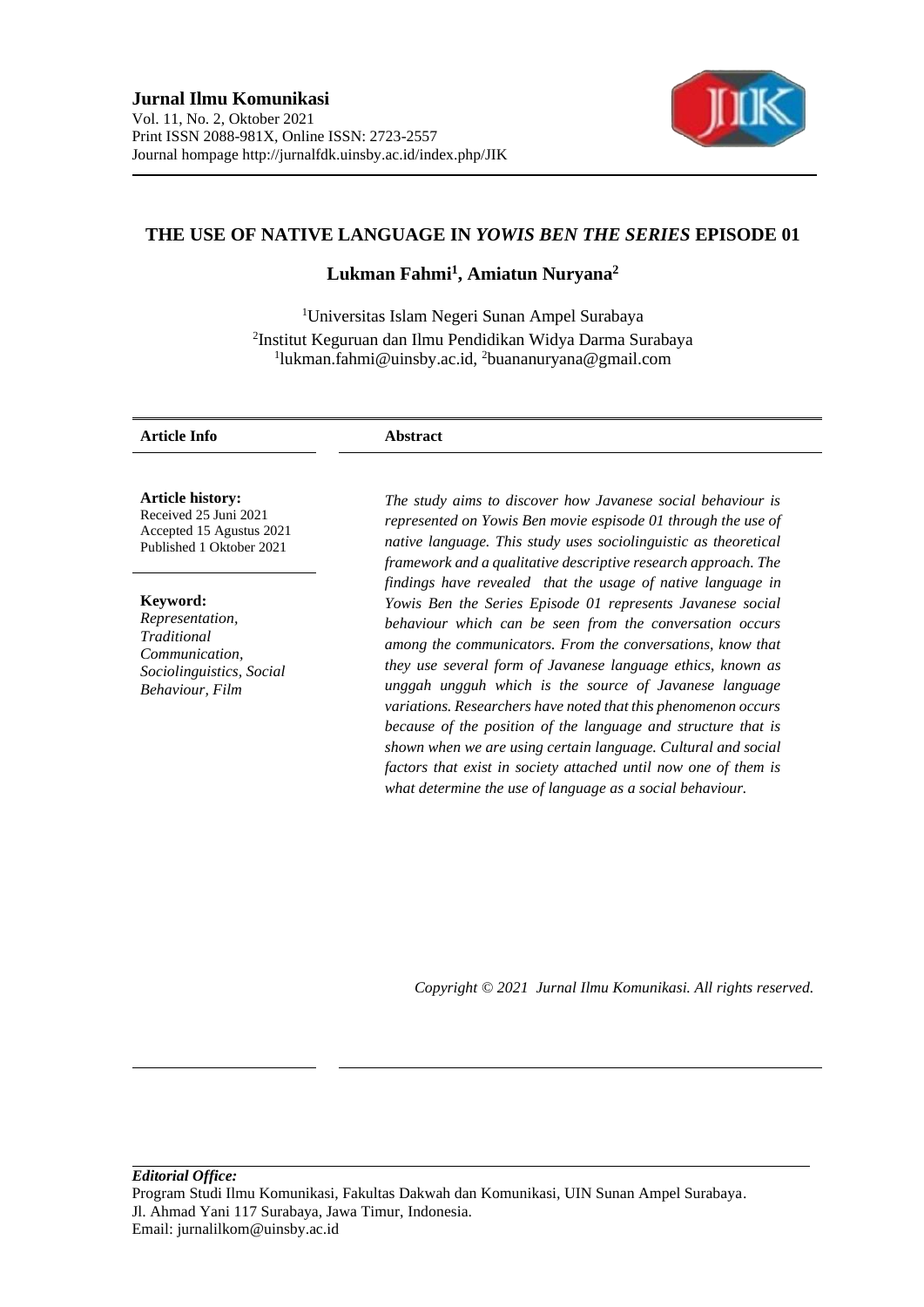#### **Introduction**

As an effort to fulfil their needs, human naturally bound with each other through communication. Communication is a process of transmitting information from one person to another.<sup>1</sup> The word communication is derived from the Latin word, *communis*, which means common. Thus, we can conclude that communication can't exist if there is no common understanding as a result of information exchange. There are at least two elements in every communication exchange, known as the sender and the receiver. The sender initiates the communication. The receiver is the individual to whom the message is sent. The sender encodes the idea by selecting words, symbols, or gestures with which to compose a message. The message is the outcome of the encoding, which takes the form of verbal, nonverbal, or written language. The message is sent through a medium or channel, which is the carrier of the communication. However, although the sender already encoded the idea to create a message, communication still will not occur if the receiver does not have the same understanding of the encoded idea as the sender. Communication emphasize on common understanding.

Communication has at least five function, and one of them is to create community or civilization. As the community continue to develop, the communication occurs as a form of social interaction begin to get its own characteristics, making one differs to

another. Whether it be the way they communicate, the language used, the aim of the communication, and other aspects that may potentially differs due to different sociological context. One of the most prominent aspect in this case is the language difference.

Language is a symbol of sound that arbitrator, has meaning and social function<sup>2</sup>. Community or social group uses language as a means of communication, cooperation, expressing ideas or opinions so as to create mutual understanding between speakers and listeners. Language can also be used to identify yourself so that it is easily recognized by others so that it can also be said that language is selfidentity. In Indonesia there are three languages used, namely native language, national language (Bahasa Indonesia), and foreign language but is rarely used only by certain people with certain functions, which is often used is the native language as the identity of each person from their home region and Bahasa Indonesia as the national language or country language. As a social institution, language is one of the sign systems that is naturally used to express ideas; in fact, among the existing sign systems, language is the most important sign system<sup>3</sup>.

On the opposite hand, mentioned that native language pillar of the country's culture. Each region in Indonesia has its own different native language which means that Indonesia has a lot of native

<sup>1</sup> Joann Keyton, *Communication and organizational culture: A key to understanding work experience* (California: Sage, 2011), 17.

<sup>2</sup> Abdul Chaer, *Linguistik Umum, Edisi Revisi* (Jakarta: Rineka Cipta, 2012), 33.

<sup>3</sup> Ferdinand de Saussure, *The Object of Study. In Lodge, D. (Eds.), Modern Criticism and Theory*. (London: Longman, 1988), 26.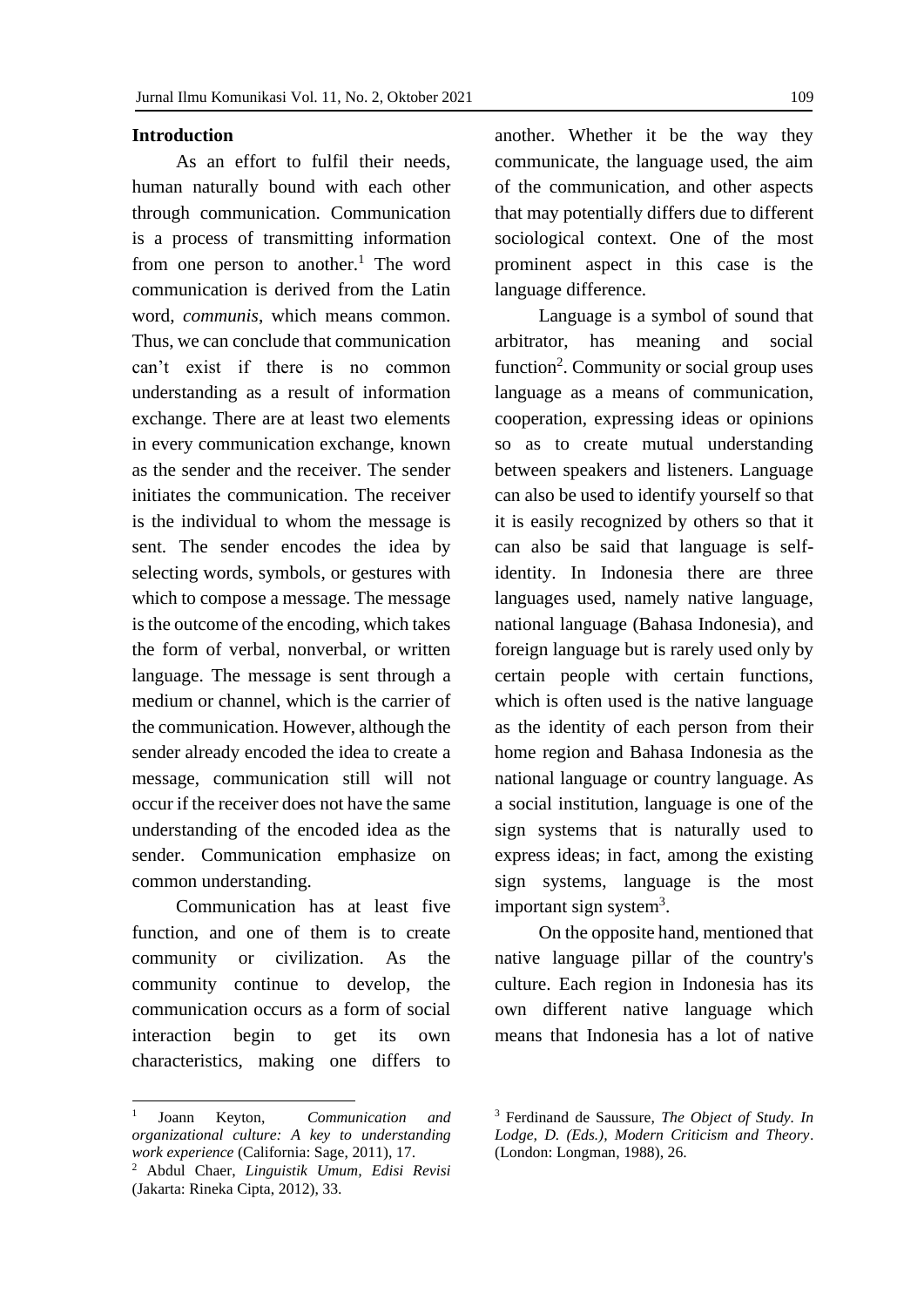languages used from each region<sup>4</sup>. The variety of different languages is the one of the factors that enrich Indonesian culture. The native language will also become the identity of each society and or tribes that they use as everyday spoken language. Native languages also influenced by social structures that affect the values contained therein. People have to learn the procedures or structures exists in the language, so that they can convey their message clearly. For example, Javanese language (which is the native language of Javanese tribe) has some kind of rules to regulate how messages are conveyed among the existing social structure called "*unggah-ungguh".*

This phenomenon of language difference due to sociological context can be learned though sociolinguistic knowledge field. Sociolinguistic is a study that learns the relationship between language and man. Sociolinguistics consist of two words namely socio and linguistics which means society and linguistics is the study of language. When it becomes a term, sociolinguistic is the study of language associated with the condition of society by being studied by sociology. Language in sociolinguistic not only the structure of words but also a tool of social interaction that educates the user community of the language. <sup>5</sup> Educating the language community here means to provide knowledge for language users of language structure as well as its correct use.

<sup>4</sup> Rahardi Kunjana, *Dimensi-Dimensi Kebahasaan Aneka Masalah Bahasa Indonesia Terkini* (Yogyakarta: Erlangga, 2006), 13.

So that when people enter the language community can be well received by a group of users of that language.

Sociolinguistics as language studies that is aimed to study how the convention of a language related to other aspects of social behaviour.<sup>6</sup> With such the use, communication can run smoothly according to the aspects that apply to the language and can be accepted by the community because it can be said language as social behaviour. Language as social behaviour is influenced by several factors namely: 1. [The](https://ssl.microsofttranslator.com/bv.aspx?ref=TAns&from=&to=en&a=1.The) participants: who is speaking and who are they speaking to? 2. The setting or social context of the interaction: where are they speaking? 3. The topic: what is being talked about? 4. The aim: "why are they speaking?". From these factors it is understandable that each individual will communicate in different ways depending on the four factors<sup>7</sup>. It is all done so that we can understand the deep meaning of language and achieve the purpose of communication. Each individual as a social being will surely be taught how to socialize according to the ethics contained from some of these factors, therefore it can be said that language as social behaviour.

As written above, one important aspect that can be seen during a communication process is media. Media is everything that can be used to channel messages from the sender to the recipient so as to attract students' thoughts, attention,

<sup>5</sup> Joshua Fishman, *Language in Sociocultural Change* (California: Stanford University Press, 1972), 28.

<sup>6</sup> Rafiek, *Sosiolinguistik Suatu Pengantar* (Pustaka Ilalang, 2005), 1

<sup>7</sup> Holmes Janet, *An Introduction to Sociolinguistics* (England: Pearson Education Limited, 2001), 15.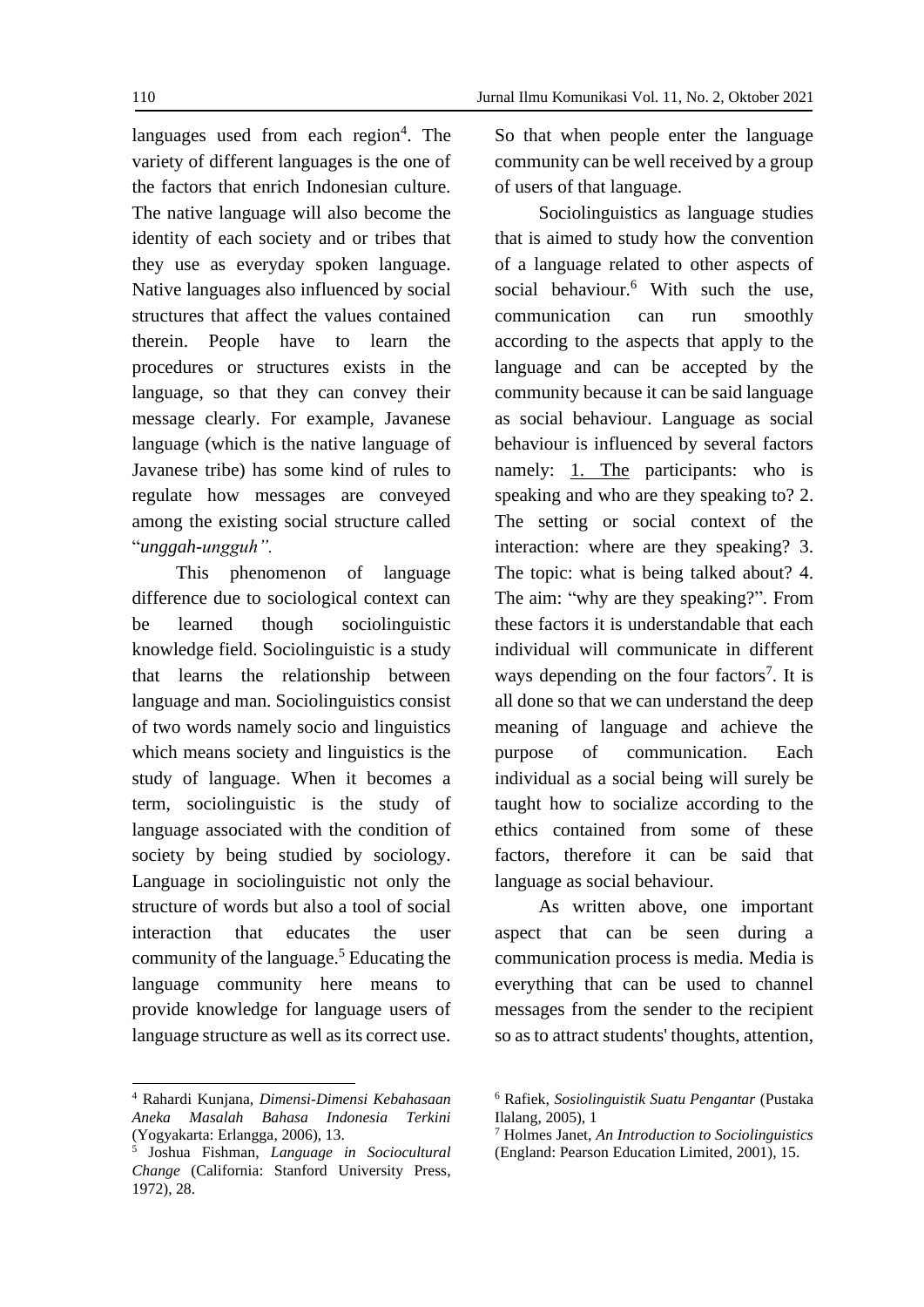and interests so that the learning process occurs<sup>8</sup>. Whereas according to states that mass media is a tool used to communicate with the function of conveying information or messages from the messenger to the recipient of a general message, which means it is acceptable to many people<sup>9</sup>. As long as the person accesses the mass media related to or desired, then there is no obstacle for them to receive the information provided. Mass media in question such as social media, newspapers, radio and film.

Film is an audio-visual medium that can attract many people for various functions such as seeking entertainment, information, and movies can educate the public with the moral message contained in it. Meanwhile, film is a media of one cultural result that shows the Expression and Development of Art. The film consists of sound recording, fine art s and literary theatre art and architecture as well as musical arts<sup>10</sup>. Web Series is a form of Internet Viewing. The concept of Web Series is similar to television programs but with a relatively short airing duration, about 5-20 minutes. A Web Series is usually divided into episodes where the airing time is or rather: uploaded, usually following a pattern that exists on television. Let us say a new episode will appear once a week, every Monday. But the benchmark is not always standard, it may change depending on the situation of the condition that occurs.

In Yowis Ben The Series Episode 01 many use regional languages that can be classified into various forms of language. Yowis Ben The Series Episode 01 has the integrity of the meaning and level of language used or the norms of language norms depending on who the interlocutive is, so it can be researched with elements of language and social behaviour. And in Yowis Ben The series Episode 01, I think the selection of word structure in the dialogue is appropriate in accordance with the prevailing Javanese structure, so that viewers do not feel misunderstood when watching Yowis Ben The Series Episode 01. One of the things that can be analyzed from Yowis Ben The Series Episode 01 is language as social behaviour.

#### **Language as social behaviour**

What we know is the wording or sentence used to communicate or interact. However, Labov states that language is social behaviour<sup>11</sup>. It means that language is not only a wording but behind it all there is its own meaning that debated social values or norms that are considered important by the language society. As a part of society, people will always be bounded by values or norms in the language. Society will not abandon the values or norms contained in the language, because that would be considered as disrespectful. According to sociolinguistics related to language as social symptoms and cultural symptoms $^{12}$ . Language is not only considered a social symptom but also a

<sup>8</sup> Arief Sadiman, *Media Pembelajaran dan Proses Belajar Mengajar, Pengertian Pengembangan dan Pemanfaatannya* (Jakarta: Raja Grafindo Persada, 2002) 6-19.

<sup>9</sup> Hafied Cangara, *Pengantar Ilmu Komunikasi* (Jakarta : PT. Raja Grafindo Persada, 2002), 131.

<sup>10</sup> Onong Uchana Effendy, *Dimensi-Dimensi Komunikasi* (Bandung: PT. Alumni, 1986), 239.

<sup>11</sup> Peter Trudgil, *Sociolinguistic: An Introduction* (London: Penguin Book Limited, 1974), 34.

<sup>12</sup> Sumarsono, *Sosiolinguistik* (Yogyakarta: Pustaka Pelajar, 2004), 3.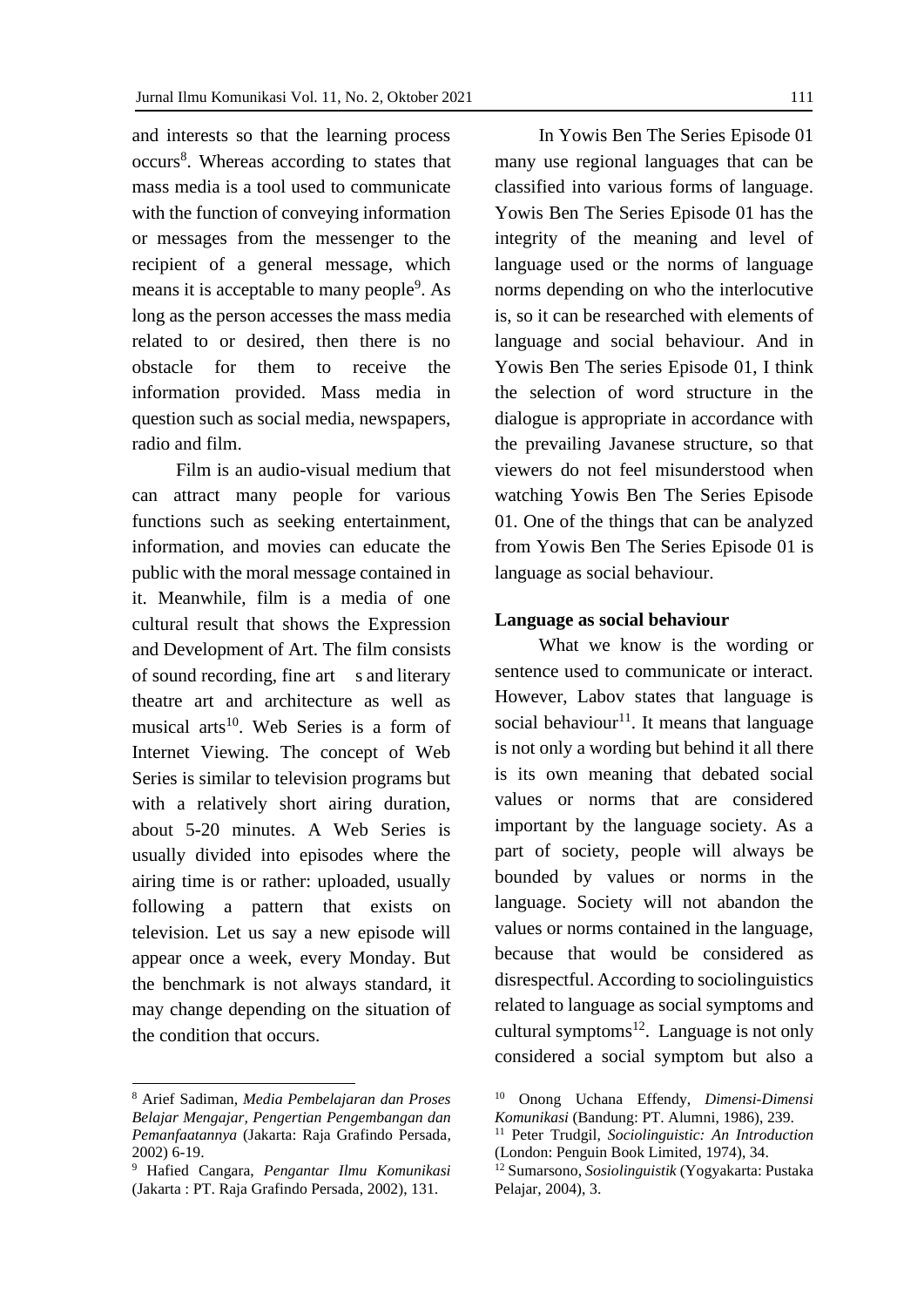symptom of culture. It is understandable because every society must have a certain culture. As a part of sociolinguistic, society is bound by the cultural values of society, including values when someone used the language. This value comes from language variation used as an effect of social stratification which later create some kind of rules that regulate the exchange of message among each social structure.<sup>13</sup>

For example, there's a certain rule used by Javanese people to speak Javanese which called *unggah-ungguh*. This rule was established according to the social class that exists among Javanese tribe, which is: a) Noble; (b) Intellectual; and (c) Farmer and uneducated person. The nobles would speak using *krama inggil* or *krama alus* which is the highest (proper) form of Javanese language, meanwhile the farmers would speak using *ngoko lugu* (lowest form of Javanese language). Not limited to that, *unggah-ungguh* is also used on the basis of differences in social status in society because Javanese people still use social status as benchmark in communicating. This social status can be defined by the occupation, age, relationship and intimacy.<sup>14</sup>

According to (Poedjasoedarma, 1979 : 7-8), there are 3 types of speech levels which formed by sense of politeness among Javanese people, which are:

1. *Ngoko* a lowest form of Javanese language that has the least sense of politeness. This form is used among people with the same social status, to people with lower social status (e.g.

parents to children), and to someone we are familiar with (e.g. among friends). However, familiarity sometimes is not a factor that can validate the use of *basa ngoko*. For example, children will not use *basa ngoko* towards their parents eventhough both parties are familiar with each other, the exception happens because there are still a difference of social status among parents and children.

- 2. *Madya* is the moderate level of Javanese language form. This form is used among someone older to adress youngster with higher social status (often related to their socio-economic status).
- 3. *Krama* is the highest (most proper) form of Javanese language which shown the most sense of politeness. This form is used toward someone with higher social status (e.g. employee to manager) or someone we are not familiar with.

The use of *unggah ungguh* can be highly affecting the value of our message, as the differences in the word used among each language level can deliver a literal different meaning. The concrete proof of this statement would be the word *siram* in the sentence *Bapak sare, kula siram*. *Siram*  has different meaning according to which language level used, for example *siram*  will mean watering in *ngoko* context. Meanwhile, the same sentence can be referred as bathing in *krama* context. However, to address themselves, Javanese people use *ngoko* instead of *krama* or *madya*, while at the same time they use *krama* to refer to someone older than them.

<sup>13</sup> Mansoer Pateda, *Sosiolinguistik* (Bandung: Angkasa, 1987), 79.

<sup>14</sup> Suwito, *Pengantar Awal Sosiolinguistik Teori dan Problema* (Surakarta: Henary Offset, 1982), 23.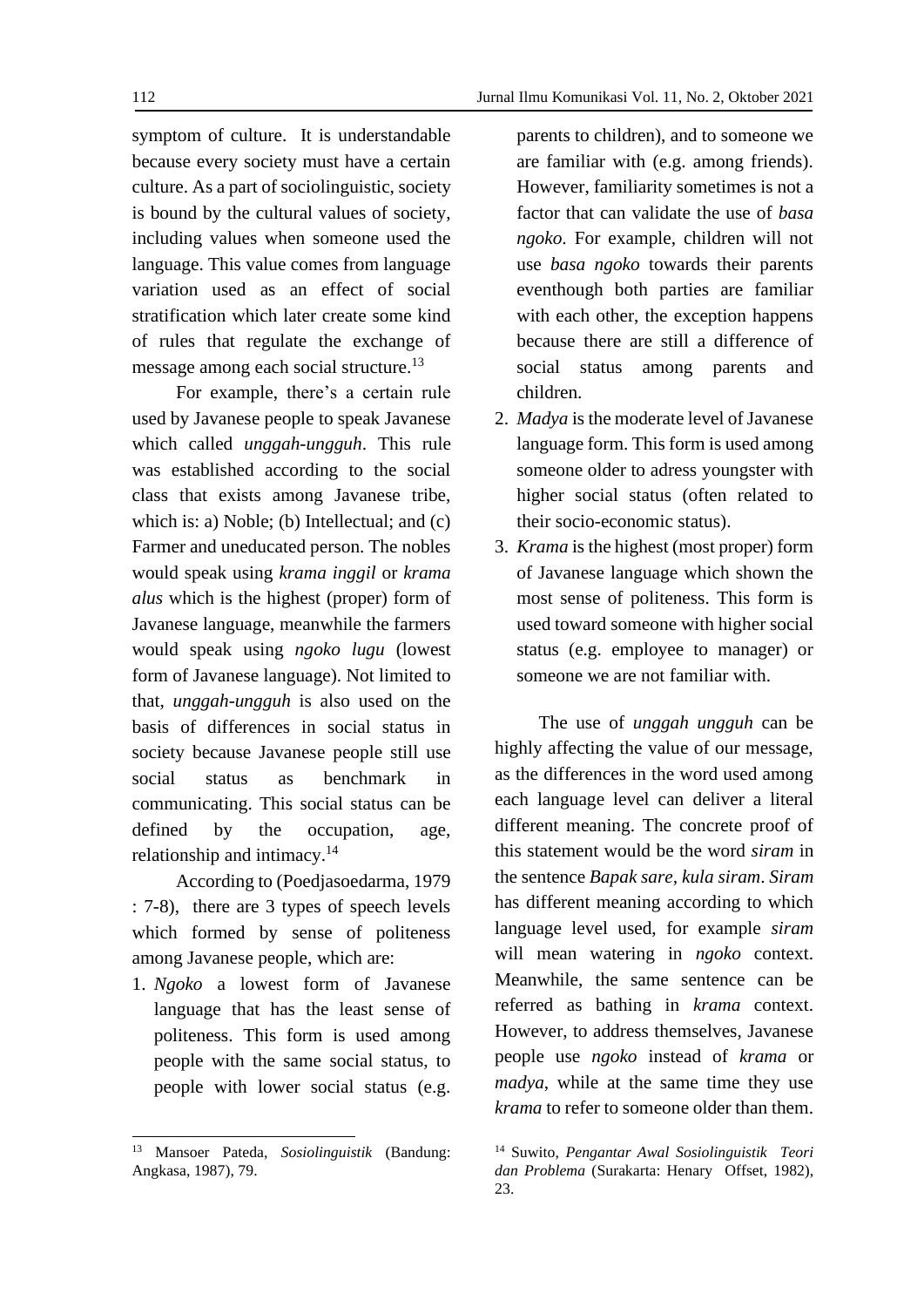If we contextualise this statement with the sentence *Bapak sare, kula siram* the correct pattern would has *Bapak sare* using *krama*  form, while *kula siram* use *ngoko form*. However, the *kula siram* part above is not in the right context. Because the subject somehow address themselves using *krama*  form, which is the contrary to the right pattern. Therefore, the sentence translated as "While father was sleeping, i watered him" when actually the initiated message was "While father was sleeping, i was taking a bath".

Therefore when we use language to communicate, we must be careful and properly pay attention to the stucture and rules used in the language. Because it will affect the message conveyed. The misuse of language rule will end up to impoliteness. Besides, we will be considered polite when using good and correct language and pay attention to who the interlocute we are talking to. Language can be called as a social behaviour because the application of the right language structure used in the dialogue. Every language we use has its own social value. If there is an error in usage it results in the social value of the user of the language. From this we know that language as social behaviour. Language is also a tool of social control serves to control communication so that people involved in communication can be denied. Each observes speech, behaviour, and other symbols that indicate the direction of communication.

# **Factors that determine communication as social behaviour in traditional context**

1. Cultural Factors.

Cultural factors can also influence language as a social behaviour, this is

shown by the interaction of speakers and listeners. In this interaction, several behaviours arise based on each other's thinking so that a habit or culture is born. This culture and habits will change depending on who they speak to and where the user speaks the language. We use formal language to speak to someone older, someone with higher status and against someone we don't exactly know or a stranger. The exact opposite applies when we are speaking to someone who is familiar, someone at our age or someone with the same status level, we are using informal language.

2. Social Factors.

According to (Holmes, 2001) the use of language in a community belongs to the social sphere, which means the influence of social factors on behaviour. When someone meets someone else in a different environment, they will automatically learn the language in accordance with the norms that apply to the language. This knowledge gain also including what is the appropriate language in his community. All the skills mentioned above called sociolinguistic competence.

3. Setting

 Settings play huge part in influencing language as social behaviour, whether it be place settings or situation settings. The community will use the structure and position of the language in its place. We as a society must be able to show social behaviour at a certain settings, one of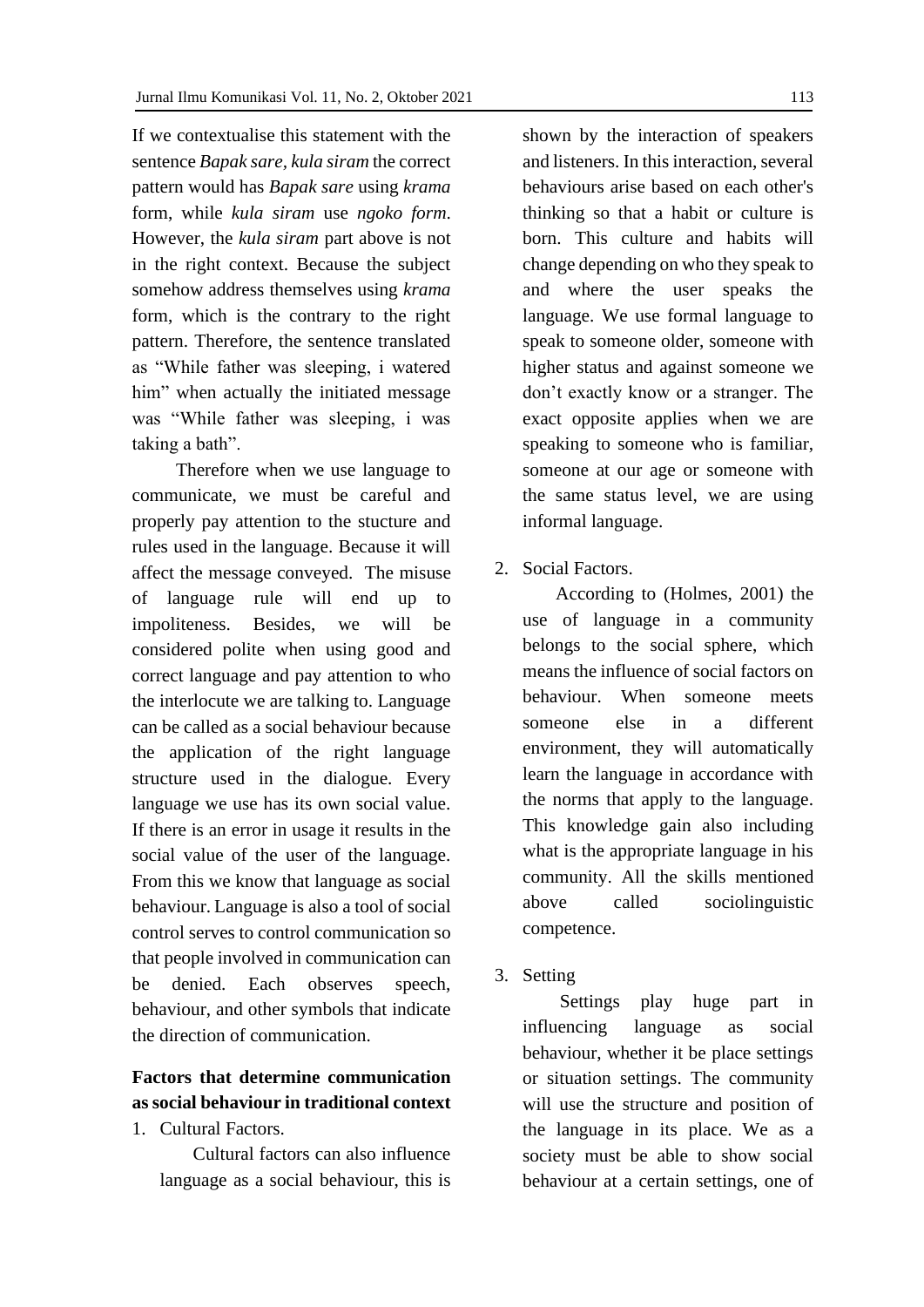them is through language. If the setting is formal then use formal language, but if we are in informal setting then use informal language.

4. Topic

 The topic also affects the language. We also can't carelessly use language structures when discussing a topic. We should also pay attention to what topics will be discussed. If the topic is very important and formal, such as academic related topic, it would be better if we use formal language, otherwise it would be considered as disrespectful and will disguage the user of that language.

## **Research Design**

This research uses qualitative approach. Qualitative research is a scientific research that aims to understand a phenomenon in social contact naturally by prioritizing the process of deep communication interaction between researchers and the phenomenon studied $15$ . Qualitative research is used to investigate, describe, explain, find the quality or privilege of social influences that cannot be explained, measured or described through quantitative approach. 16

There is a fundamental difference between the basic role of theory in quantitative research and quantitative research. In quantitative research, research goes from theory to the data, and ends in acceptance or rejection of the theory used; whereas in qualitative research researchers departed from the data, utilizing existing

theories as explanatory material, and ended up with a "theory". This "theory" comes from the characteristics of qualitative research that seek every answer behind the "whys". In qualitative, methods of information about identity and the role of informants, including the information contained becomes very important for researchers to get results. Qualitative research is a research that in its activities researchers don't use numbers in collecting data and in providing interpretation of the results.

### **Qualitative Research Characteristics**

The following are some characteristics of qualitative research:

First of all, qualitative research uses human beings as the main instruments of data collection, Qualitative research using data in the form of words, images and behaviours that are not poured in the form of numbers or statistical numbers. This can be explained because human (as the main instrument) creates a various complex phenomenon which cannot be explained solely by numbers.

Second, this method is descriptive or the basis of theory and more likely to analyse. This research uses qualitative method that aims to describe sociolinguistic language as social behaviour in Yowis Ben The Series Episode 01. Data obtained by watching, listening, Yowis Ben The Series Episode 01 and recording all the necessary information. After that, the data that has been obtained is analysed properly and presents the data and concludes the data.

<sup>15</sup> Lexy J. Moleong, *Metodologi Penelitian Kualitatif* (Bandung: Remaja Rosdakarya, 2005), 6.

<sup>16</sup> Saryono, *Metode Penelitian Kualitatif* (Bandung: PT. Alfabeta, 2010), 1.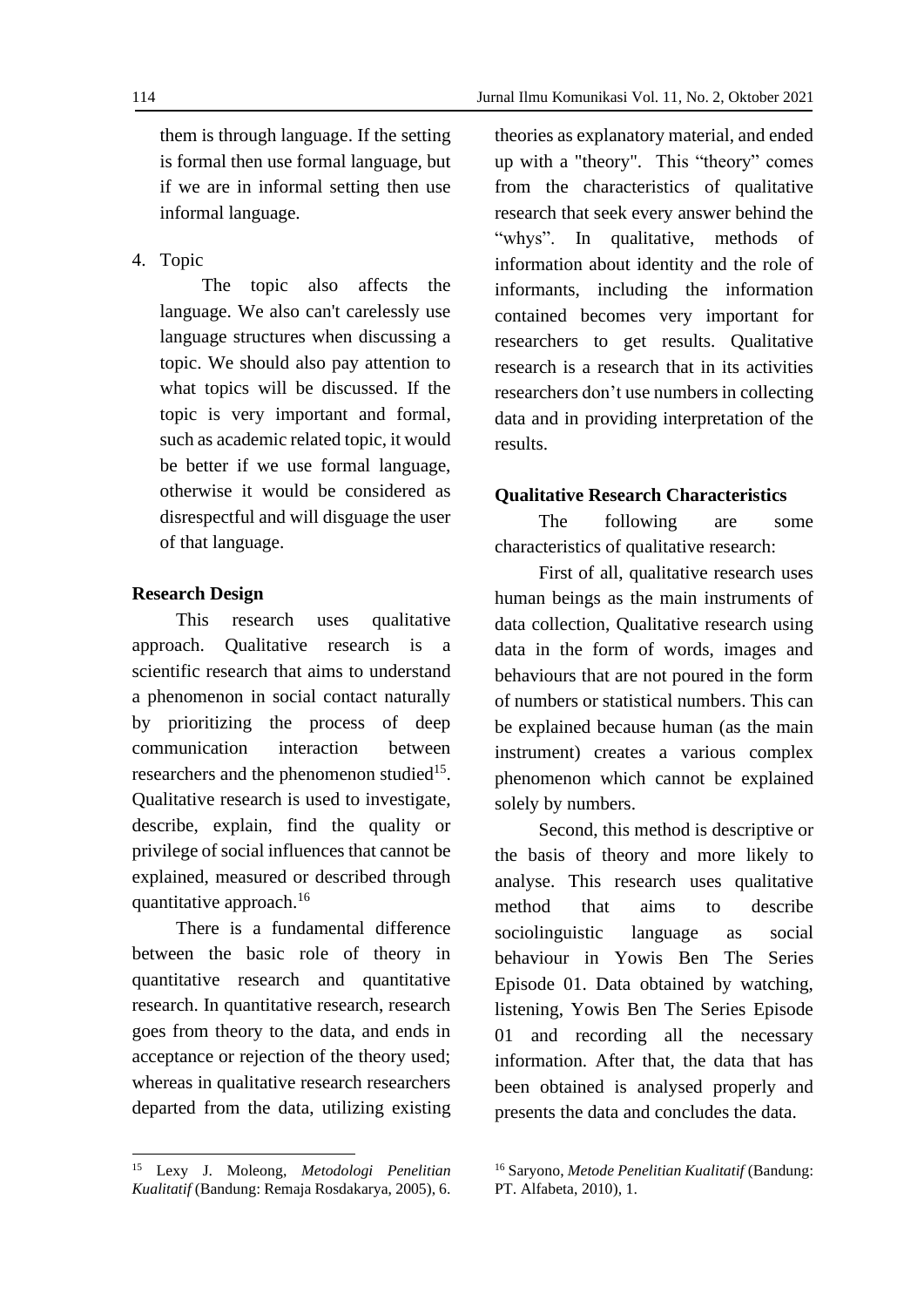Third, prioritize meaning. Qualitative research prioritizes meaning, the meaning expressed revolves around the perception of an event, for example research on the role of the principal in teacher development, researchers focus on the opinion of the principal about the teacher he built. In this study the researchers also greatly displayed the meaning. Here researchers reveal the meaning of the determination in language as social behaviour and how language is meant as social behaviour,

Fourth is inductive. Qualitative research is inductive, qualitative research does not start from the deduction of theory, but is initiated from empirical facts. Researchers study a process or discovery that occurs naturally, record, analyse, interpret and report and draw conclusions from the process. Researchers in Yowis Ben The Series Episode 01 also do the same thing that is to pay attention to the video until it is finished, hear well, record and draw conclusions of the data that has been obtained.

#### **Findings and Discussion**

This research was conducted to obtain data in the form of traditional communication in "Yowis Ben The Series Episode 01". "Yowis Ben The Series" is an Indonesian comedy-drama web series released on September 18, 2020. This Web series is a prequel to the "Yowis Ben". The web series starring Bayu Skak, Brandon Salim, Joshua Suherman, and Tutus Thomson. This Web Series is a product or part of Web Television, a new form of Information Technology media. Generally, people upload or view the Web Series on the sites of streaming video service providers, such as YouTube or Vimeo.

The results of this study obtained data that showed language as social behaviour. Language as social behaviour can be shown from some of the dialogues among the players. For example, at the scene Bayu with Pak Ustad, Bayu with Doni, Doni with Stevia, Mr. Kamidi with Bu Jum, Bayu with Mr. Kamidi. Bayu with his mother (Mrs. Jum), Cak Jon with Pak Ustad. Almost all of the data in this study contained elements of traditional communication in the Web Series Yowis Ben Episode 1. Traditional communication occurs because the speakers is using traditional language (*Javanese)* in order to match the series' background setting which took place in Malang, East Java, and also to match the series' theme which emphasized on the daily life of Malang highschoolers. Therefore, in this episode there are many dialogues using Javanese language, which in Javanese language there is "*Unggah Ungguh*" in a language. *Unggah-Ungguh Basa Jawa* is the customary rule of Javanese people regarding manners using Javanese language. The usage of *Unggah ungguh*  when speaking *Javanese* strengthen proof that there is a phenomenon of traditional language in "Yowis Ben The Series Episode 01" which is influenced by social behaviour.

To explain further about the meaning of native language as an influence of social behaviour in "Yowis ben The Series Episode 1", we can take a look at few examples below: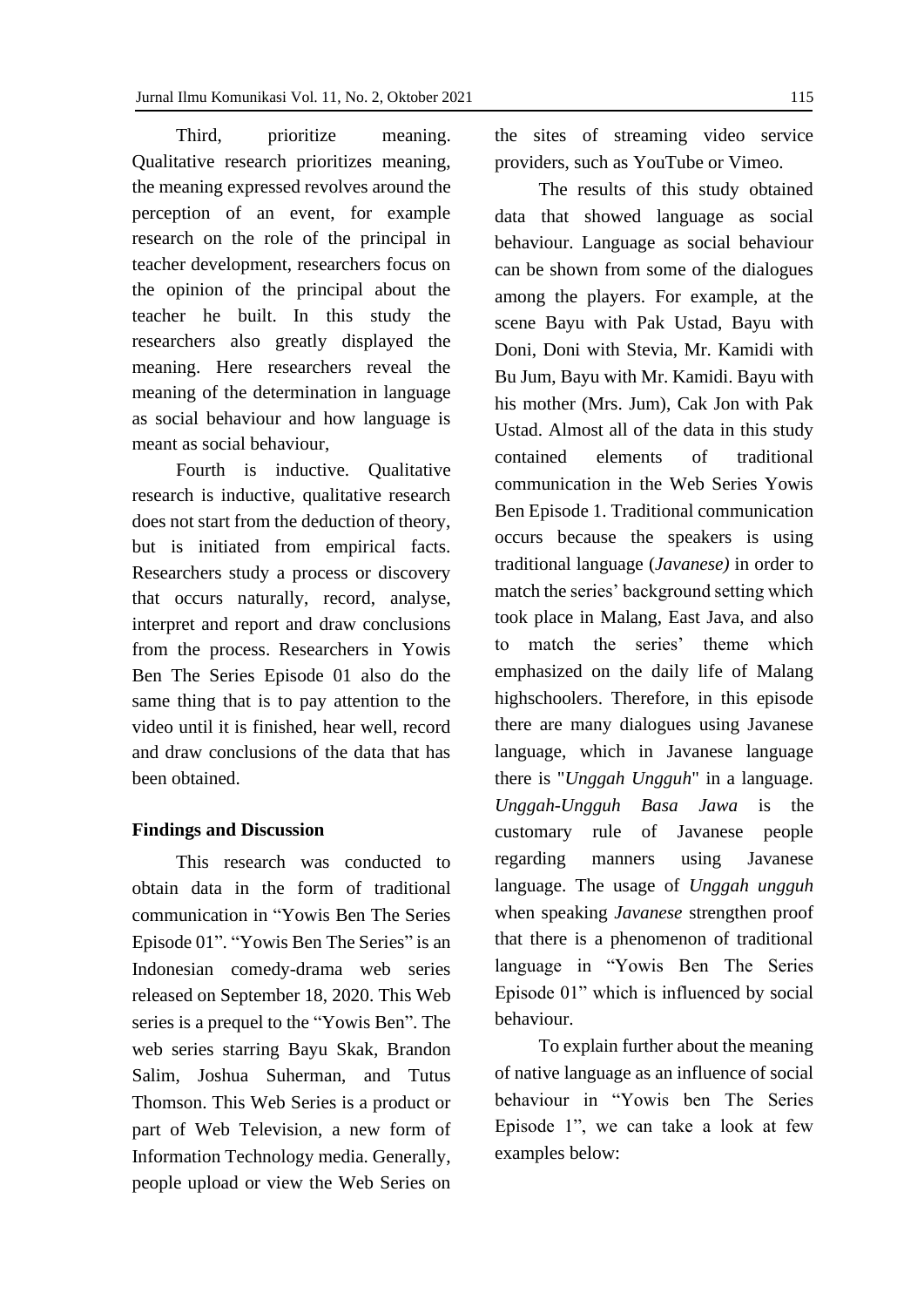# *One:*

- 1. Mr. Komidi: "*Tekan. Sudah. Bu gedange apik – apik, nggih*" (Here come the good quality bananas, ma'am)
- 2. Mrs. Jum : *"Iyo, Iki suwun yo"* (Alright, here. Thank you)
- 3. Mr. Komidi : "*Loh, Bu, kok mung 10 ewu*?" (Ma'am, why is it only 10 thousand rupiahs?)
- 4. Mrs. Jum : "*Aku kan member silver, jarene lungo nang ndi ae mbayare 10 ewu*"

(I have the silver membership, right? So, wherever I go I only have to pay 10 thousand rupiahs).

5. Mr. Komidi : "*Bu, pripun, Jenengan kulo undakke nang member gold*"

(Ma'am, what if I make you a golden membership?)

- 6. Mrs. Jum : "*Keuntungane apa?*" (What are the benefits?)
- 7. Mr. Komidi : "*Kuathah, selain belajaane didokke, numpak becak peng 3 mbayare mung 2*"

(There'll be so much benefits. Beside I help you carry your belongings, you only have to pay 2 for 3 rides) Mrs. Jum : "*Gratis 1?*" (Free a ride?)

- 8. Mr. Komidi : "*Leres, pas panas*
- *kentang kentang, Bu Jum entuk es teh + gorengan*"

(Exactly, Ma'am. When the weather is extremely hot, you'll get ice tea and fritters)

In the data above we know a phenomenon of traditional language influenced by social behaviour, this can be

shown in data 1.5, from the word *njenengan* or *panjenengan* (You in honorific). Other example would be in the sentence 1.7, there is the word *kuathah* or *kathah* (which means "many/much") and in 1.9 there is the word *leres*, which means "right".

The words *njenengan* or *panjenengan*, *kuathah* or *kathah,* and *leres* are *krama inggil* in Javanese. *Krama inggil* is one of the levels in Javanese language that is quite subtle. Typically, manners are used when talking to a respected parent or figure. Here, Mr. Karmidi's social behaviour is polite from the way Mr. Kamidi talks to Mrs. Jum, therefore the conversation above showing that language as social behaviour.

# *Two:*

- 1. Mr. Komidi: "*Eh, eh, Kowe anake Bu Jum, ayo numpak becakku*" (Hey, hey, you are the son of Mrs. Jum, right? C'mon ride my pedicab)
- 2. Bayu: "*Kenopo emang?*" (Why?)
- 3. Mr. Komidi : "*Ibumu member becakku saiki aku ngeterno kowe. Ayo!*"

(Your mom is my member, so now I give you a ride. C'mon!)

- 4. Bayu : "*Piro?*" (How much is a ride?)
- 5. Mr. Komidi : "*Murah, 30.000*" (It's cheap, only 30 thousand rupiahs)
- 6. Bayu : "*Woo.. Larang, jarene ibukku member, longono thithik talah lek*" (Boo hoo! That's expensive! If my mom is a member, you should give a discount)
- 7. Mr. Komidi: "*Sing memberkan Ibumu duduk kowe, wis ngene wae 25.000*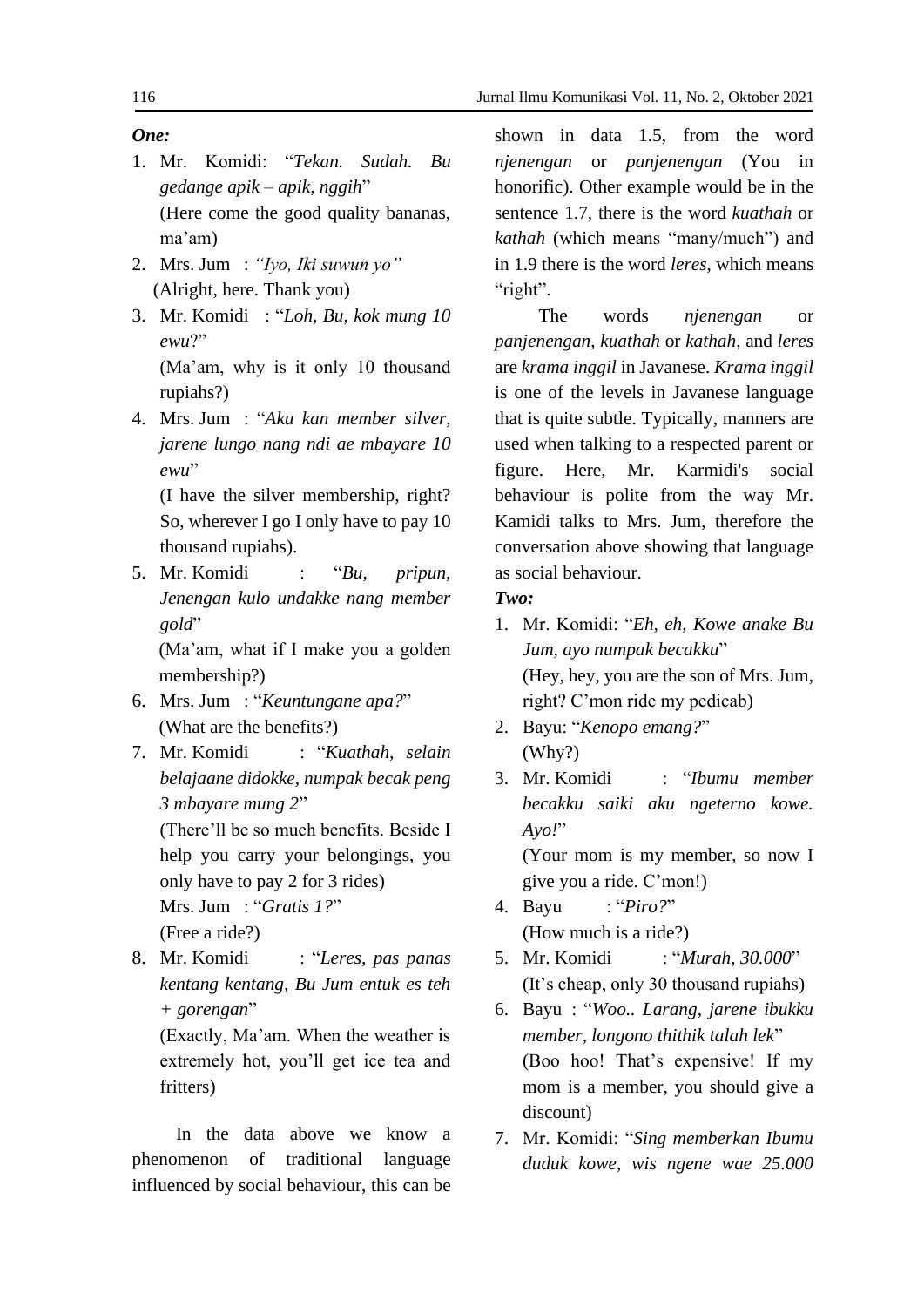*belanjaanmu sing ngeterno aku, kon mlaku*"

(The member is your mom, not you! Ok then, 25 thousand rupiahs and I'll carry your luggage and you can walk)

- 8. Bayu : "*Tak tambahi 5000, aku melok ngancani belanjaane*" (I'll ad 5 thousand rupiahs so I can be with my luggage)
- 9. Mr. Komidi : "*Deal yo!*" (Ok, deal!)
- 10. Bayu : "*Tapi Kok sik tetep larang yo!*"

(Is it just me or it is still expensive?)

From the data above in 2.1, 2.3 and 2.7 there is the word *kowe*. This word means "you" in *ngoko lugu* which is a form of language used usually by elders to talk to youngsters, or by chairmans to their subordinates. But looking at the context of the conversation between Mr. Komidi and Bayu, *ngoko lugu* is used as a form of communication between elder and youngster.

Same as the usage of *krama inggil* in the conversation (1), from conversation (2) we can also find a phenomenon related to the influence of social behaviour on communication which is shown by the way Mr. Komidi uses *ngoko lugu* when speaking at Bayu.

# *Three:*

1. Doni: "*Kon yakin klambine awak dewe kaya ngene?"*

(Are you sure our clothes are like this?)

- 2. Bayu : "*Yakin*" (No doubt)
- 3. Doni : "*Kon mesti tuku, 1 get 1 free yo!*"

(You bought this right? It's a buy 1 get 1 free, right?).

# *Four:*

- 1. Stevia : "Don" (Don)
- 2. Doni : "*Eh, Stev, Gak gak, mindahno. Wedi kena kaca*"

(Hey, Stev. Uh, I'm just moving this box so it won't hit the glass)

- 3. Stevia : "*Oh tak kira arep masukno infaq*" (Oh, I thought you were going to put in
- infag) 4. Doni : "*Lapo mrene?*" (Why are you here?)
- 5. Stevia : "*Omahku cedek ini, cedek omah, Kon lapo ndek kene?*" (My house is nearby. Why are you here?)
- 6. Doni : "*Oh, Aku ngeterno Bayu*" (Oh, I'm accompanying Bayu)

From conversation (3) and (4), we can find out that the *unggah ungguh* used is by applying *ngoko lugu* in the daily conversation between close friends (Bayu with Doni and Doni with Stevia). An exact example of the *unggah ungguh* used is the word *kon*. *Kon* in Javanese means "You", it has the same meaning as *kowe*, but the difference is the word *kon* is more familiar among teenagers in urban area such as Malang, Surabaya, and Sidoarjo.

Meanwhile *kowe* is normally used among teenagers from rural area. What interesting though, is *kon* sometimes perceived as harsher word than *kowe* and is not normally used eventhough the conversation flows using *ngoko lugu* language.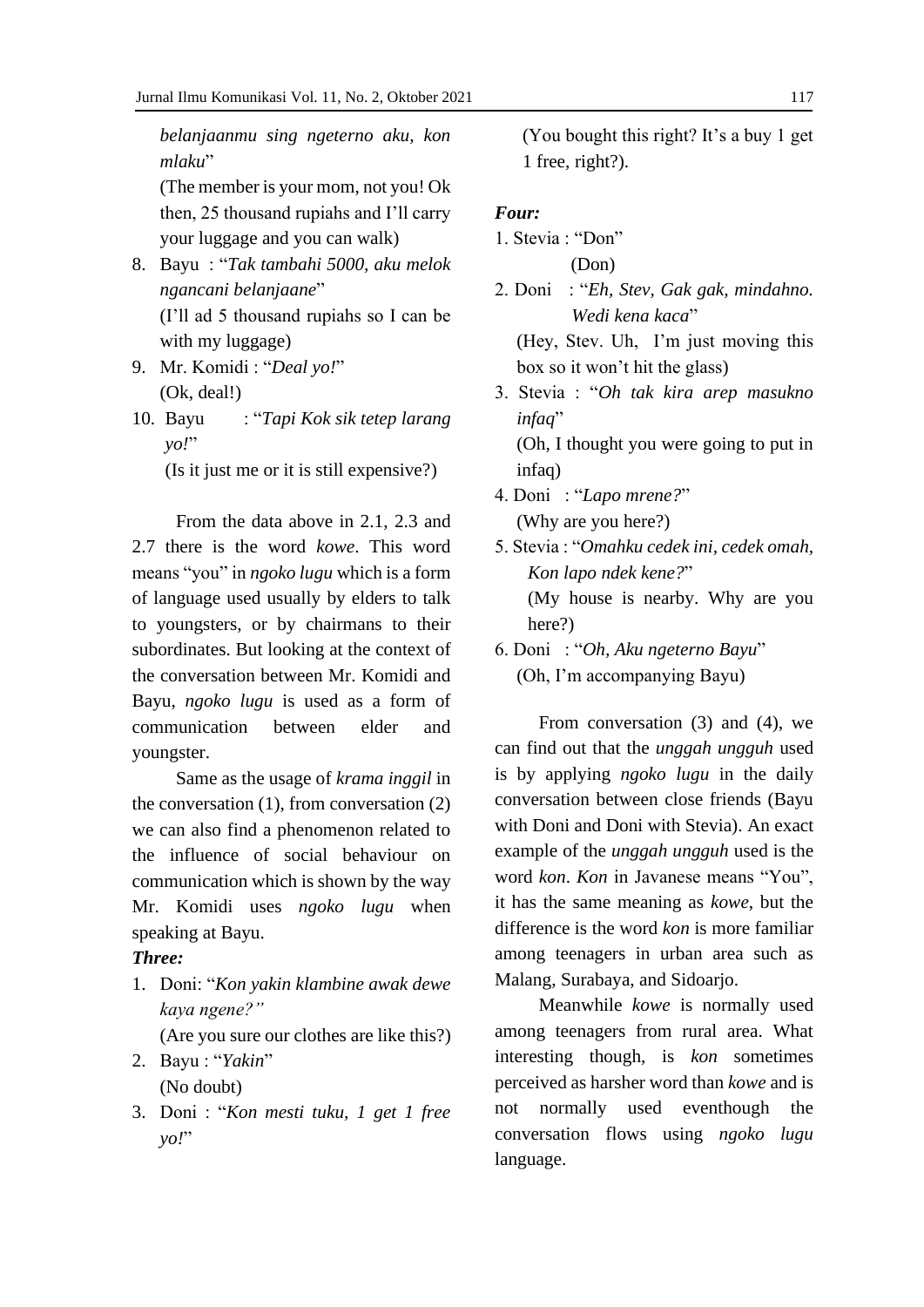# *Five:*

1. Bayu : "*Ngapunten Pak Ustad kulo Bayu. Niki Doni badhe tanglet, Pak lek kulo kan sakniki sampun gadah jodoh*."

(Excuse me, Ustad this is Bayu. Doni wants to ask you, about the mate of my uncle)

- 2. Ustad : "*Iyo, iyo*" (Okay, okay)
- 3. Bayu : "*Kulo kale Doni, badhe tanglet masalah jodoh niki pripun?*" (Me and Doni want to ask you about the matter of mate)
- 4. Ustad : "*Nah, Adzan*" (Wait, Adzan)
- 5. Bayu : "*Sak rampunge adzan*" (After Adzan)
- 6. Ustad : "*Komat*" (Iqamah)
- 7. Bayu : "*Sak rampunge komat*" (After Iqamah)
- 8. Ustad : "*Sholat!*" (Shalat)

# *Six:*

- 1. Mrs. Jum : "*Bay!*" (Bay!)
- 2. Bayu: "*Dalem… Dalem Bu*" (Yes, yes Mom?)
- 3. Mrs. Jum: "*Iki klambimu wis Ibu setrika*"

(I already ironed your clothes)

- 4. Bayu: *Sip…Maturnuwun, Bu*" (Okay, thank you, Mom)
- 5. Mrs. Jum: "*Iyo, Ibu nang pasar sik yo Bay*"

(Your welcome. I'm going to the market)

From both conversation (5) and (6) we know that the conversations are spoken in *krama inggil*. This can be seen from the way Bayu speak to Mrs. Jum and Ustad. To be more specific, we can find the word *kulo*  and *tanglet* in conversation 5.3. The word *kulo* means "Me" in Javanese and used to address oneself for elder people.

Meanwhile the word *tanglet* is the *krama inggil* form of the word *takon* which means "ask" in Javanese. Other example would be *dalem* which is a polite way to say "Yes" in Javanese language or *matur nuwun* which is a *krama inggil* form of "Thank you" in English. From these conversations, we can conclude that Bayu can be considered as polite regarding how he speaks to elders using *krama inggil*.

Therefore, from this data it can be stated that language can be as social behaviour, because of the position of the language structure that we use when using the language. Culture and social factors that exist in society attached until now one of them is language as social behaviour, society can assess one's social behaviour from the structure of the language used and to whom to talk to. If the mis-use then there will be a misunderstanding between users of the language.

In "Yowis Ben The Series Episode 01" it can be stated that the language structure and language position are used appropriately depending on who is communicating. If to a parent or a respected person then use polite language and if you are talking to a friend of his age or familiar then use informal language so as not to be awkward. If there is a misstructure of the word in the cast dialogue Yowis Ben The Series Episode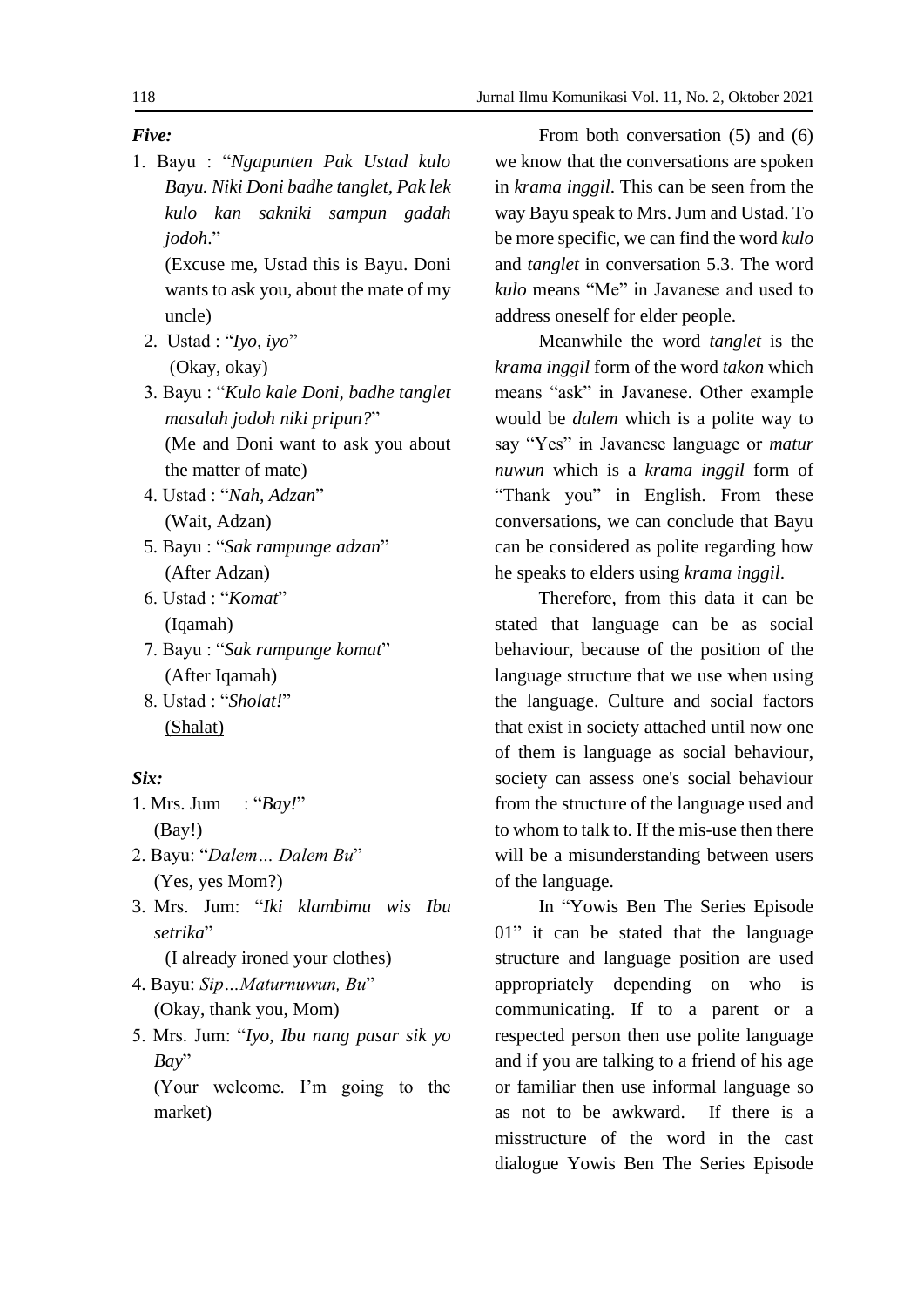01, then by the audience who comes from Java and understands the language will think disrespectful or annoyed Therefore, in Yowis Ben The Series Episode 01 this can show what language means as social behaviour.

Language as a social behaviour in this study is the application of the right language structure used in the dialogue. Because every language we use has its own social value. If there is an error in usage it results in the social value of the user of the language.

### **Conclusion**

Sociolinguistics is the study that learns the language used by society. Language is a symbol of sound that arbitrator, has meaning and social function. Community or social group uses language as a means of communication, cooperation, expressing ideas or opinions so as to create mutual understanding between speakers and listeners.

What it means is that language is not only a wording but behind it all there is its own meaning that is debated social values or norms that are considered important by the language society. As a social society people will always be bound by values or norms in the language. Society will not abandon the values or norms contained in the language, if people abandon it or forget it will be considered disrespectful. In Yowis Ben The Series Episode 01 many use regional languages that can be classified into various forms of language. Yowis Ben The Series Episode 01 has the integrity of the meaning and level of language used or the norms of language norms depending on who the interlocutive

is, so it can be researched with elements of language and social behaviour. The results of this study obtained data that showed language as social behaviour. Language as social behaviour can be shown from some of the dialogues of the players, Bayu when had a dialogue with Pak Ustad, Bayu with Doni, Doni with Stevia, Mr. Kamidi with Bu Jum, Bayu with Mr. Kamidi. Bayu with his mother (Mrs. Jum), Cak Jon with Pak Ustad.

Culture and social factors that exist in society attached until now one of them is language as social behaviour, society can assess one's social behaviour from the structure of the language used and to whom to talk to. If the mis-use then there will be a misunderstanding between users of the language. Language as a social behaviour in this study is the application of the right language structure used in the dialogue. Because every language we use has its own social value. If there is an error in usage it results in the social value of the user of the language.

#### **References**

- Cangara, Hafied. *Pengantar Ilmu Komunikasi*. Jakarta: PT. Raja Grafindo Persada, 2002.
- Chaer, Abdul. *Linguistik Umum, Edisi Revisi*. Jakarta: Rineka Cipta, 2012.
- Effendy, Onong Uchana. *Dimensi-Dimensi Komunikasi*. Bandung: PT. Alumni, 1986.
- Fishman*,* Joshua*. Language in Sociocultural Change*. California: Stanford University Press, 1972.
- Janet, Holmes. *An Introduction to Sociolinguistics*. England: Pearson Education Limited, 2001.